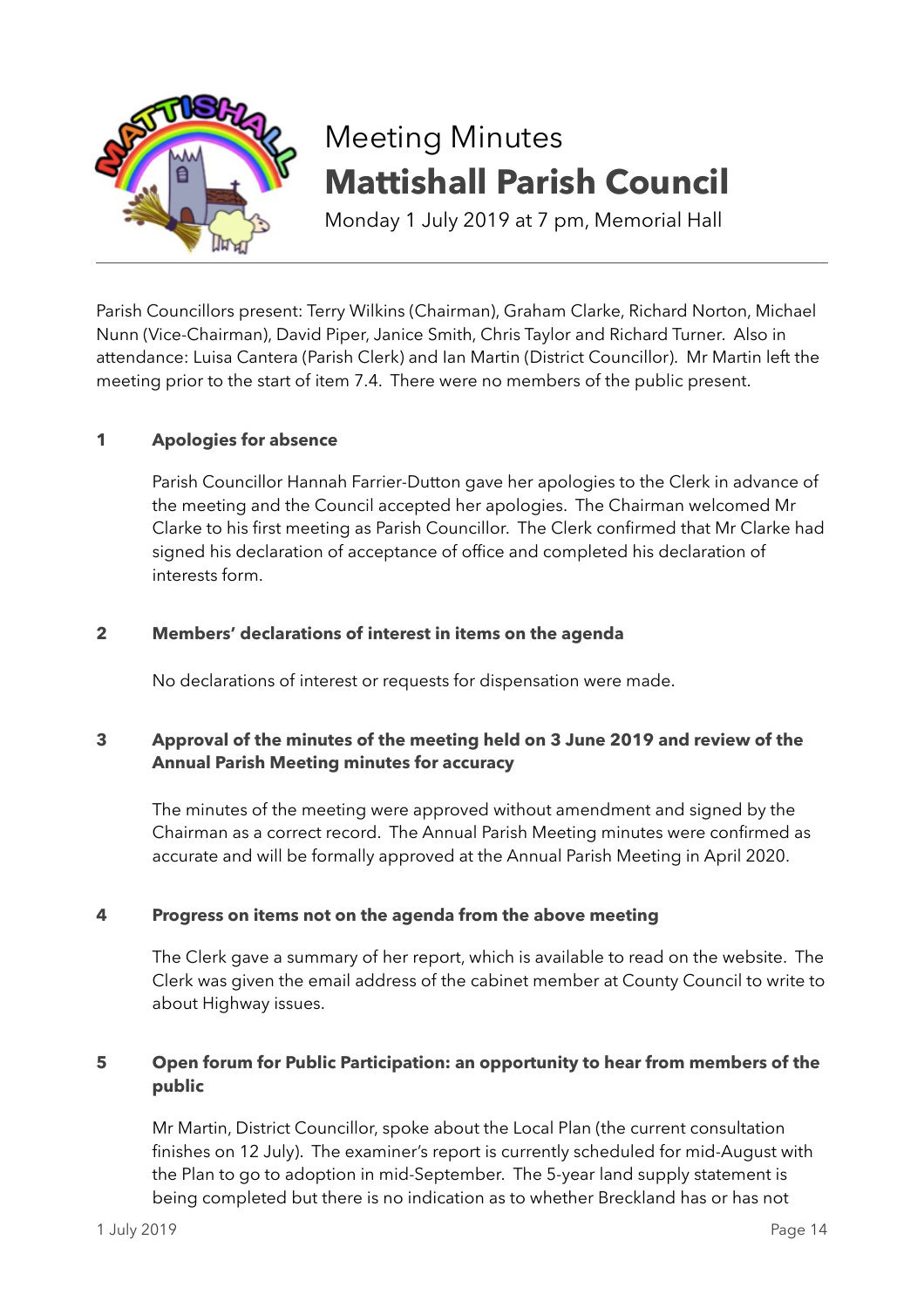managed to achieve the 5-year land supply. Mr Martin gave updates on planning applications in and close to Mattishall.

## **6 Planning matters**

## 6.1 **Results of applications (decisions taken by Breckland Council)**

3PL/2019/0248/F - Feet First Clinic, 38 Dereham Road - Proposed installation of 3 windows within an existing commercial premises: Application approved.

3PL/2019/0443/F - Mattishall Golf Club, South Green - Erection of single-storey steel portal framed building to house green keepers and golf professional facilities: Application approved.

6.2 **Report and recommendations on planning applications from the Delivery and Monitoring Group (DMG) -** Comments will be sent to Breckland Council on the following applications:

3PL/2019/0604/LB - Talbot House, Church Plain - Replacement of some defective window and doors: No objection.

 3PL/2019/0631/F - Walnut Tree Farm, Mill Road - Erection of a dwelling, amended highway changes to approved application 3PL/2018/0861/F: No objection.

3PL/2019/0666/HOU - Ash View, Church Lane - Single storey side and rear house extension, together with internal modifications and a new larger front bedroom elevation window: No objection.

3PL/2019/0710/HOU - 46 Burgh Lane - Loft conversion to include dormer windows to south side elevation and new roof lights to side elevations: No objection.

## **7 Updates from individual council members (for information only)**

## 7.1 **A47 dualling**

Mr Nunn reported that he attended the A47 dualling group in June. The group has decided to wait for the long-awaited decision on the Norwich Western Link road, which will be in mid-July, as the two projects are inextricably linked. Highways England is looking to visit parish councils in September/October to consult further.

## 7.2 **Norwich Western Link**

Dr Piper reiterated Mr Nunn's report that the decision is awaited on the Norwich Western Link to connect the road to the A47 west of Norwich. He will be attending a meeting of the NWL road on 9 July.

## 7.3 **SAM2 (speed awareness messaging sign)**

The sign was last located on Dereham Road facing traffic leaving the village in the 40 mph section. There were 54,000 vehicle movements in a 29-day period. Most traffic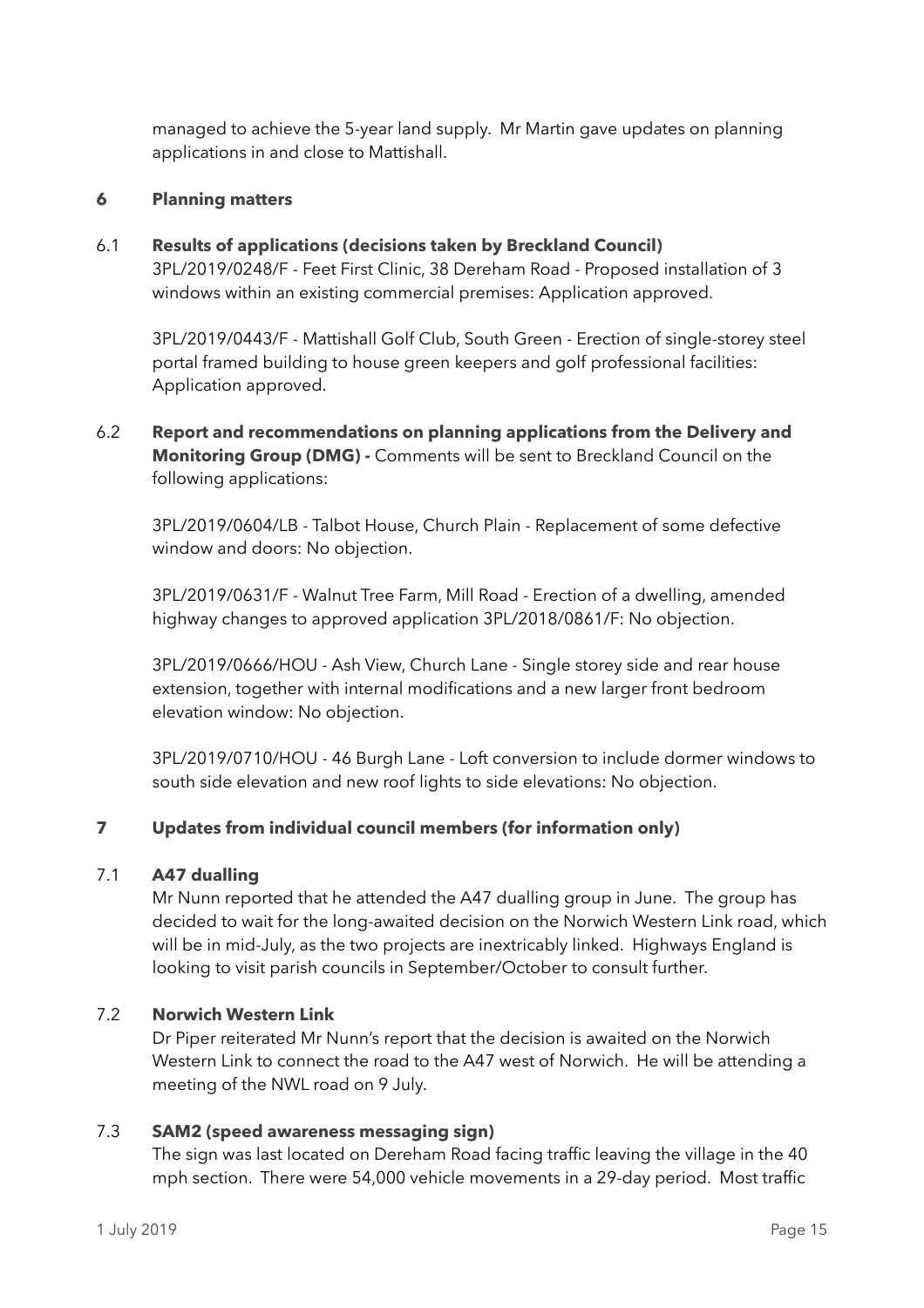abides by the speed limit (or within 5 mph), but the highest speed recorded was 75 mph. The sign is now located on Back Lane.

## 7.4 **Youth club**

Mr Nunn reported that the youth club had a great evening last Friday. They played several sports games outside using the new equipment. The Clerk was asked to find out if the cricket club are willing to spend an evening in August teaching cricket to the youngsters. The YMCA leaders will be attending the Norfolk Day event.

## **8 Preparations for Norfolk Day**

Those involved in Norfolk Day agreed to meet on Wednesday afternoon to discuss the final details.

## **9 Discussion on the 75th anniversary of VE Day commemorations**

Dr Piper reported that the early May bank holiday will be held on Friday 8 May 2020 to coincide with the anniversary of VE Day. He had been asked by the vicar of All Saints Church whether the Parish Council would like to be involved in a commemorative event. The Parish Council agreed that it would like to be involved and asked Dr Piper to attend the meetings with the church and report back.

## **10 Agreement on an approach on how to recruit a handyman/woman**

The Clerk explained that the handyman had stepped down and finished working for the Parish Council in late June. The Council **RESOLVED** to advertise the role. In the meantime, the Clerk was tasked with finding a gardener to work at the village green so that it looks nice for the Norfolk Day event. The Chairman, Vice-Chairman and the Clerk will meet suitable applicants and will appoint on behalf of the Council.

## **11 Finance**

## 11.1 **Summary of the Council's finances for the 1st quarter**

The Clerk presented the summary and answered questions.

## 11.2 **Payment of accounts list**

The Council **RESOLVED** to approve the payments list (refer to final page).

## **12 Correspondence**

The correspondence was available for councillors to read.

## **13 Agreement on whether to hold an August meeting**

The Council **RESOLVED** to cancel the scheduled August meeting. Any planning applications that need to be responded to prior to the September meeting will be dealt with by the Neighbourhood Planning Delivery and Monitoring Group.